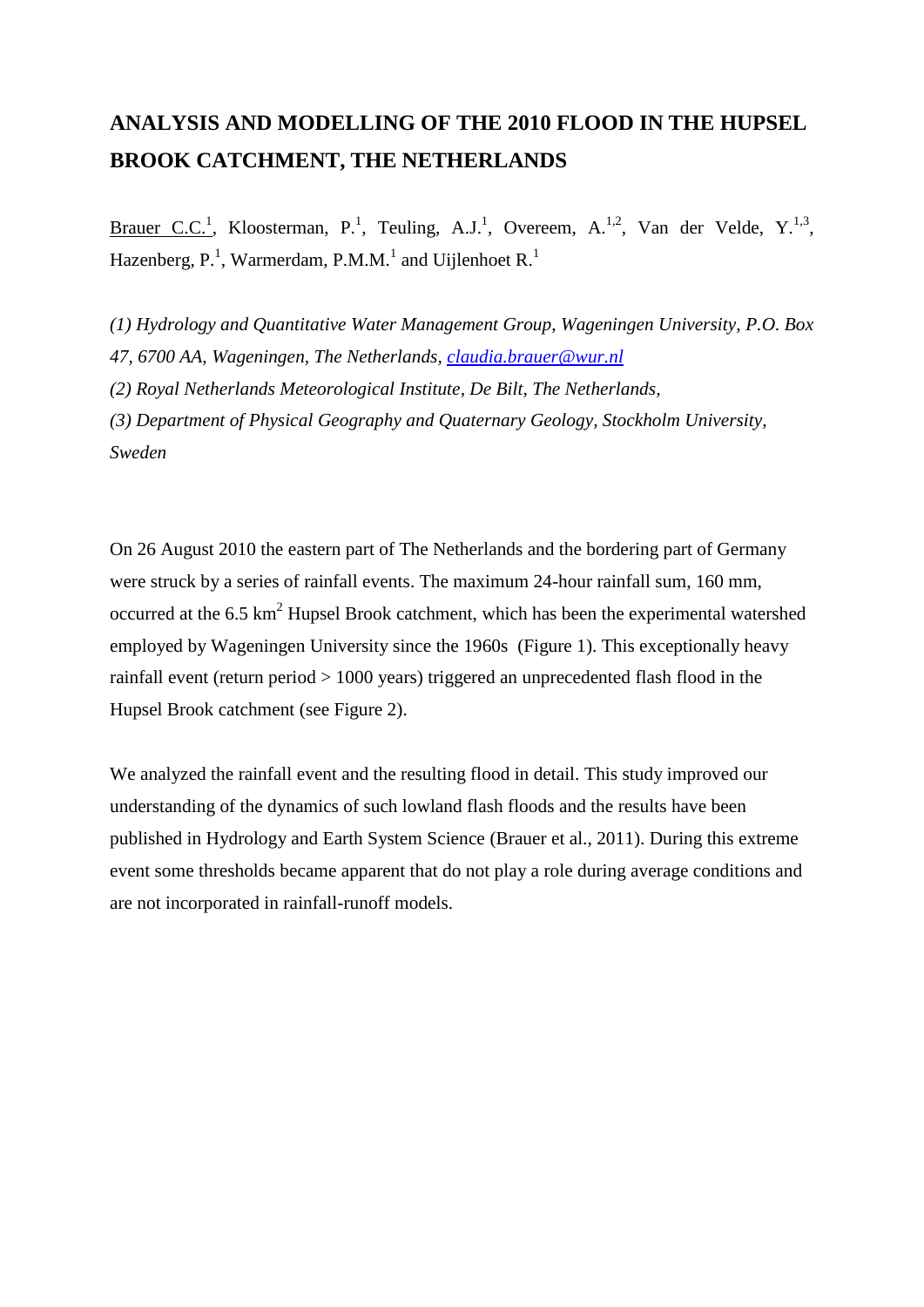

Figure 1: Daily rainfall depths measured by the radars (stars) and interpolated from rain gauges (plusses) (taken from Brauer, 2011).

At the ERB conference, we will present a detailed analysis of this extreme event, focusing on

- 1. the measured soil moisture, groundwater and discharge response of the catchment,
- 2. the thresholds we found,
- 3. the manner in which these processes and thresholds are incorporated in some wellknown conceptual hydrological models and
- 4. how well these models are able to simulate the rainfall-runoff processes during the 2010 flash flood.